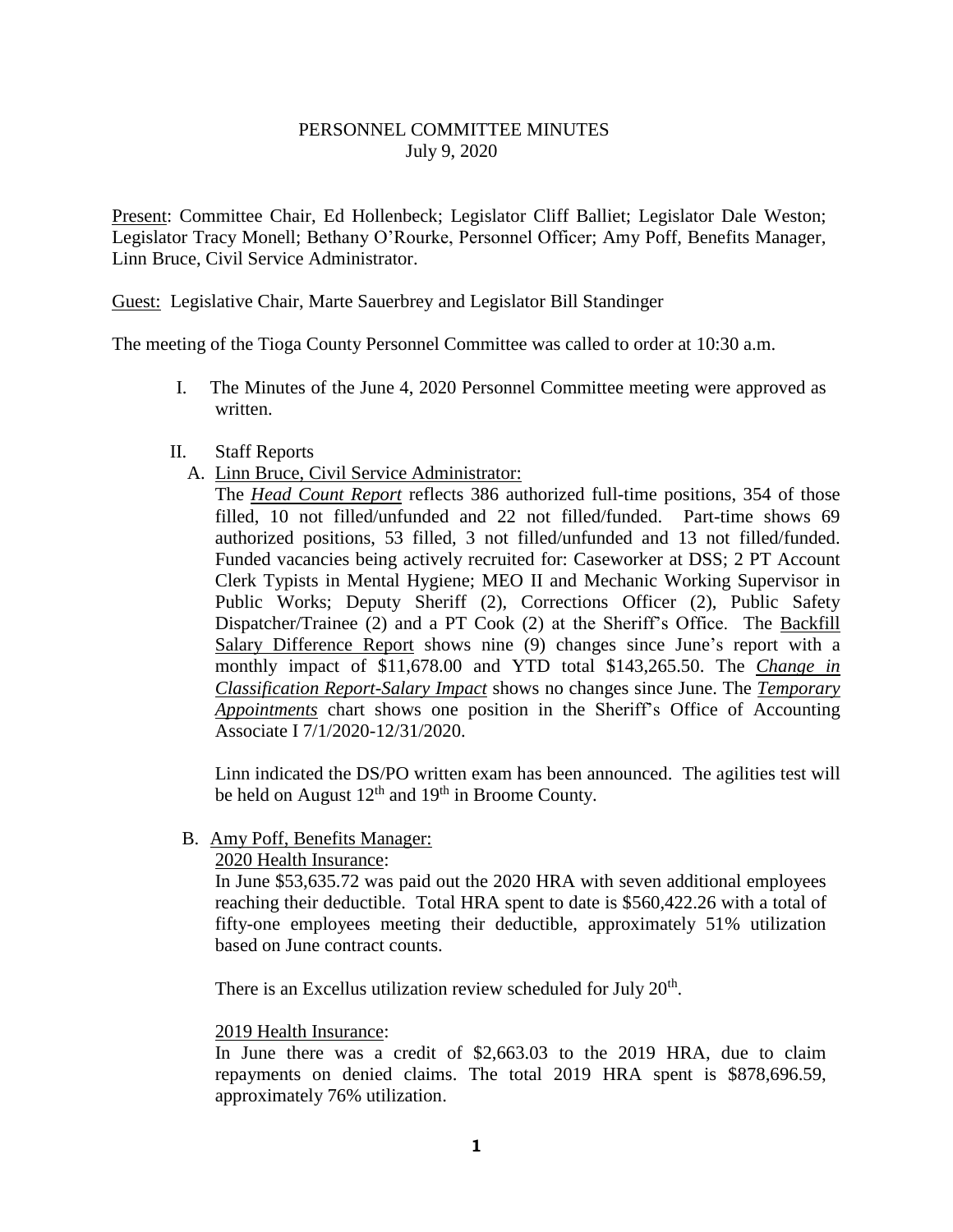Workers' Compensation:

Participants in the workers' compensation plan are allowed to pay their annual workers' compensation bills in two installment, January and July. The July bills have been sent out with payment due by July 31, 2020. The total amount billed for the year was \$1,120,129.00 and \$498,626.67 remains to be collected. Tioga County's total bill was \$560,581.06 and \$280,290.53 is due by July 31, 2020.

## C. Bethany O'Rourke, Personnel Officer

### Budget Tracking Report:

 The budget tracking report for end of June 2020 was distributed for review. So far in 2020 we have collected \$1,260 (29.1%) of our projected revenues. We have spent 41.1% of our appropriations.

## III. Old Business:

Corrections Negotiations: A ratification vote was held by TCCA/NCEU on July 7th and was approved. There is a resolution in the packet to ratify the 2020-2022 collective bargaining agreement.

# IV. New Business:

 $2<sup>nd</sup>$  Quarter Exit Interview Report: The  $2<sup>nd</sup>$  quarter exit interview report was distributed for review. Bethany has forwarded the reports and completed forms to the appropriate Department Heads and Committee Chairs.

Retiree Health Insurance question: There was discussion regarding a scenario of a married couple who both retire from the County and how to best handle their health insurance coverage.

2021 Budget Prep: There was some initial discussion regarding the budget prep for 2021. No money will be requested for a NU salary study in 2021. Bethany will present her budget request in August.

- V. Resolutions:
	- Create and Fill Position: Part-time Public Safety Dispatcher: This resolution authorizes the Sheriff to create and fill one part-time Public Safety Dispatcher position at a rate of \$17.40/hour effective July 15, 2020.
	- Standard Workday Reporting (Public Defender): The New York State Retirement System created new reporting regulations in 2009 that require establishment of terms and work hours for elected and appointed officials and a resolution stating such at the onset of each term. This resolution establishes the standard work days for Assistant Public Defender, Brad Helmetsie, at 7 hours per day 1/13/2020-12/31/2021. The County will report the days worked to the New York State and Local Employees' Retirement System.
	- Transfer Funds Self-Insurance Plan Additional Stop Loss: An audit of the payroll figures for January 1, 2019 through January 1, 2020 submitted for workers' compensation Specific Excess Insurance has resulted in an